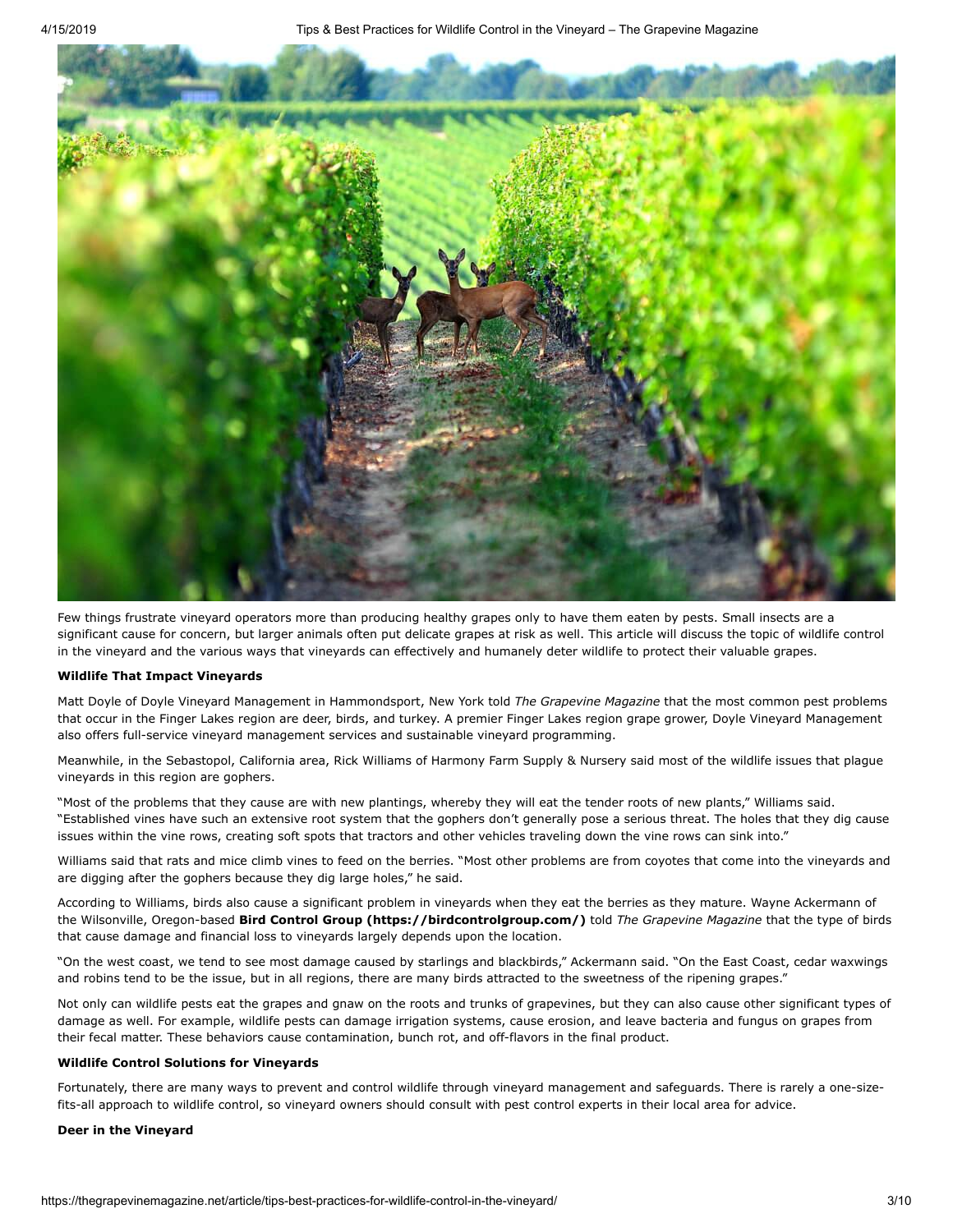#### 4/15/2019 Tips & Best Practices for Wildlife Control in the Vineyard – The Grapevine Magazine

Deer tend to enter vineyards early in the year to graze on young shoot growth, which can destroy a vineyard's training system. Deer can also be a significant nuisance when it comes time for harvest. It is best to use deterrents before the animals have discovered the potential food source.

Sunni Ashley, co-owner of Vineyard Industry Products, and said that deer, pigs, and bears are best controlled with fencing. The company has stores in Windsor, Paso Robles and Los Alamos, California carrying a variety of wildlife control products for vineyards. Their products include barbed wire, bird netting, mylar tape, traps, grow tubes and, of course, fencing. Fencing that extends six to eight feet high and made of woven wire can be installed to deer-proof a vineyard.

"Deer require at least six feet of fencing, but depending on the area, you may need to go higher," Ashley said. "You can add two strands of high tensile wire at the top to get to seven feet. For pigs, putting the barbed wire along the bottom and connecting it at each stake (and sometimes another stake in between the standard fence posts) helps."

Meanwhile, physical barriers, such as grow tubes and mesh vinyl screens, can be placed to protect young vines. In some regions, vineyard owners can obtain deer damage permits to hunt deer that cause substantial damage to crops and to reduce the population outside of the established hunting season. Odor repellents can be useful for deer control, acoustical repellants can scare away both birds and deer, and dogs can be trained to deter deer and protect vineyards too.

Doyle uses many of these options to keep deer from his vines. "The ways we control [deer] are utilizing fences for severe deer pressure, pig blood spray to deter deer from eating the vines, and having people fill out NYSDEC deer nuisance permits. We use Plantskydd deer repellent sprays on newer vineyards," he said.

# **Rodents in the Vineyard**

Many pest control and vineyard management companies use traps and baiting to control wildlife, mainly gophers. It is recommended to set many traps, note the location of gopher mounds, and place bait in the pests' underground tunnels.

This process requires a substantial amount of patience and effort, which is why fumigation may be used simultaneously to control gophers and other rodents using aluminum phosphide in the late winter and early spring with moist soil. Other wildlife control solutions include bringing in barn owls to help control field mice, voles, and gophers. Nest boxes in the vineyard help owls set up habitats to accomplish this type of rodent control.

Williams of Harmony Farm Supply & Nursery said that they "carry a variety of traps to kill the gophers." He also said they do not have costeffective organic rodent deterrents for large-scale application.

# **Birds in the Vineyard**

Birds often pose late-season threats to vineyards, especially for those in a migratory pathway. Bird control is typically a point-of-contact effort, with netting and scare devices among the most common deterrents.

"For birds, we typically use BirdGard brand devices to deter birds, bird bangers, or occasionally net varieties that have heavy pressure. We have no real control measures for turkey, but they cause minimal damage compared to the deer and birds," said Doyle.

Netting is a popular choice among vineyard owners, although bird nets can be a hassle to put on and later remove. Over-the-row netting is often used in vineyards to cover large surface areas. These nets are made of nylon, plastic, cotton, polyethylene, or a lightweight acrylic material to drape over plants. Netting can be a costly investment for a vineyard, but a quality net lasts several years.

Scare devices such as motion-activated water sprinklers and electronic scarecrows are also typical.

**[Bird Control Group \(https://birdcontrolgroup.com/\)](https://birdcontrolgroup.com/)** is the world leader for laser bird deterrents and bird repellent solutions that have proven to decrease bird nuisances by over 70 percent. The company offers a fully automated bird repellent system that effectively scares away birds by projecting a laser beam towards them. The birds perceive the laser as a danger and fly away. It's a one-time investment that does not harm the animal or the environment, and it has patented safety features to eliminate potential hazards.

**[Bird Control Group \(https://birdcontrolgroup.com/\)](https://birdcontrolgroup.com/)** initially targeted commercial blueberry growers in 2017 because they do not have the option of netting and often depend on expensive falconers for bird control. After immediate success providing an effective, cheaper solution, the company ran two experiments with vineyards that same year in Petaluma, California and the Willamette Valley in Oregon. Both vineyards saw great success and saved on labor.

"In 2018, many vineyards incorporated our laser technology in California, Washington, Oregon, Texas, Nebraska, New York, Rhode Island, and New Jersey," Ackermann of Bird Control Group said. "We have also seen our sales aggressively grow with vineyards in Australia and Chile, as their season is just getting going. The lasers are a very good tool, and the trend is for customers to return for additional units and also send their friends to us. We always say that farmers vote with their wallet, and when they return to buy more lasers, we know it's doing something well for them."

Ackermann of **[Bird Control Group \(https://birdcontrolgroup.com/\)](https://birdcontrolgroup.com/)** reminds vineyards there is no silver bullet and that vintners should incorporate methods that fit into their current pest management strategy. Noisemakers, netting, and Falcons all have their successes, but they can also create challenges with neighbors, become labor-intensive, and drain a vineyard's budget.

"Our lasers aren't a 100 percent cure, but they do work well and provide a large amount of control," Ackermann said. "The key advice, I would say, is to start early. Your best success is to keep birds out of the vineyard and not let them get a good taste of the fruit. Just like other measures of a good IPM Program, prevention is always easier than eradication when farming."

To comply with the Federal Migratory Bird Treaty Act, vineyard owners should check the local and state laws before controlling any bird species. This act protects all birds aside from pigeons, starlings, and sparrows; however, local ordinances may vary from place to place.

# **Organic and Natural Wildlife Control**